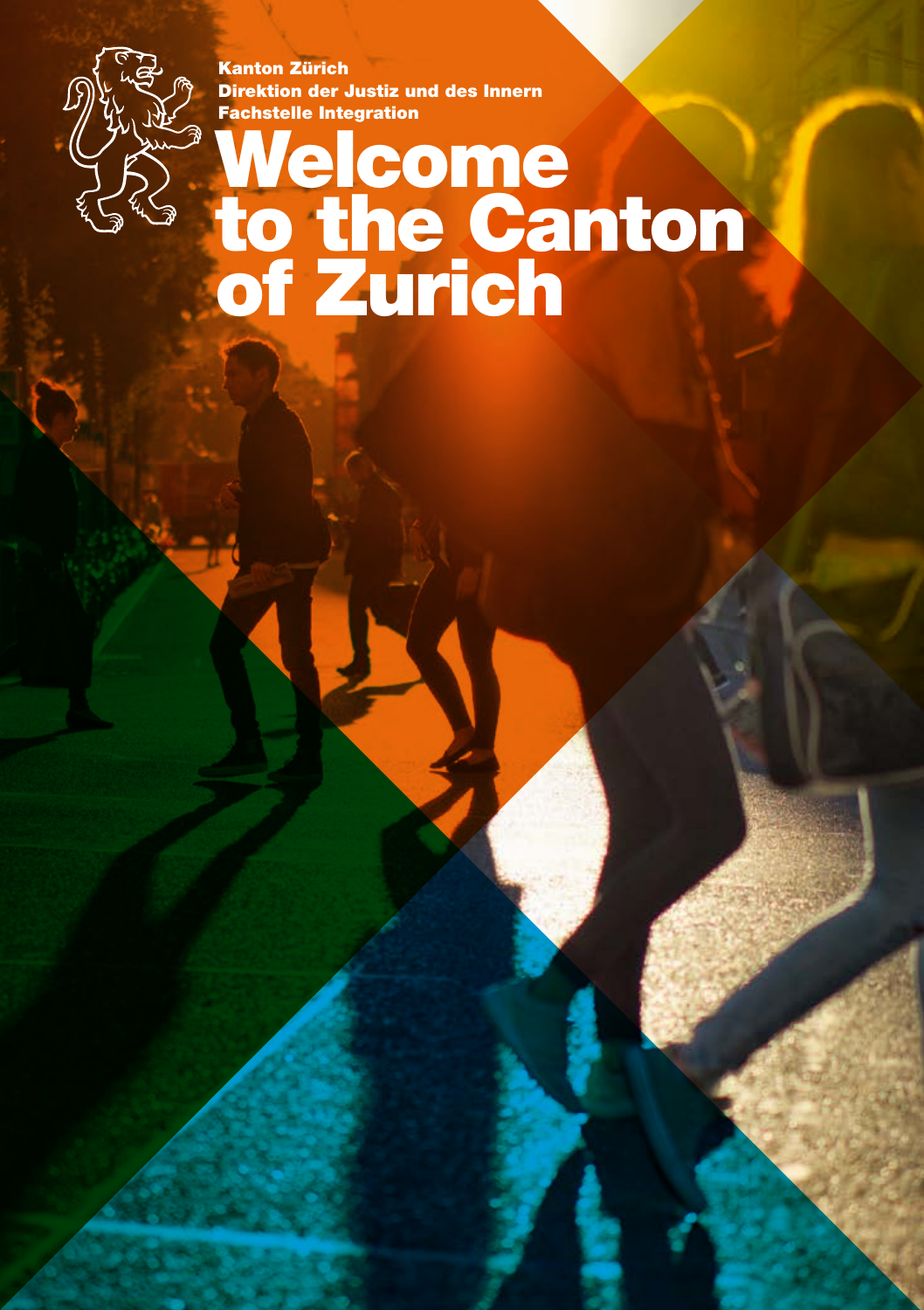# **Contents**

| When you arrive<br>Information and advice<br>Opening hours<br>Mobile phone communication                                                                                                                                           | Arriving in the Canton of Zurich <b>Example 20</b> 6 |
|------------------------------------------------------------------------------------------------------------------------------------------------------------------------------------------------------------------------------------|------------------------------------------------------|
| Residence & Family Reunification <b>Exercise 2</b> 8<br>Residence<br>Integration criteria and language skills<br>Family reunification                                                                                              |                                                      |
| <b>Standard German and Swiss German</b><br>German language courses<br>Translation                                                                                                                                                  |                                                      |
| Living in the Canton of Zurich <b>Example 20</b> 12<br>Finding a house or apartment<br>Household insurance and personal liability insurance<br>TV, internet and telephone<br>Waste management                                      |                                                      |
|                                                                                                                                                                                                                                    |                                                      |
| Access to the labour market<br>Finding a job<br>Recognition of diplomas                                                                                                                                                            |                                                      |
| Social Security System <b>Election Control</b> 15                                                                                                                                                                                  |                                                      |
|                                                                                                                                                                                                                                    |                                                      |
| Compulsory education<br>Vocational education and training and upper<br>secondary education<br>Higher vocational education, universities and universities of<br>applied sciences<br>Career choices for young people<br>Scholarships |                                                      |

Questions related to child education and family life

| <b>Health</b><br>Health care system<br>Health insurance<br>Premium reduction<br>Accident insurance                                                                                                                                                                                              | 20 |
|-------------------------------------------------------------------------------------------------------------------------------------------------------------------------------------------------------------------------------------------------------------------------------------------------|----|
| <b>Finances &amp; Taxes Exercises Exercises</b><br>Accounts<br>Tax system<br>Family allowances                                                                                                                                                                                                  | 22 |
| Leisure Time <b>Manual Manual Property Contract Contract Contract Contract Contract Contract Contract Contract Contract Contract Contract Contract Contract Contract Contract Contract Contract Contract Contract Contract Contr</b><br>Leisure activities<br>KulturLegi (Caritas Culture Pass) | 23 |
| Mobility <b>Mobility Mobility Mobility Mobility Mobility Mobility Mobility Mobility Mobility Mobility</b><br>Public transport<br>Motor vehicles (cars/motorbikes)<br><b>Bicycles</b>                                                                                                            | 24 |
| <b>Information &amp; Advice Centres</b>                                                                                                                                                                                                                                                         | 26 |
| <b>Emergencies</b>                                                                                                                                                                                                                                                                              | 28 |
| Further information <b>contained a set of the set of the set of the set of the set of the set of the set of the set of the set of the set of the set of the set of the set of the set of the set of the set of the set of the se</b>                                                            | 30 |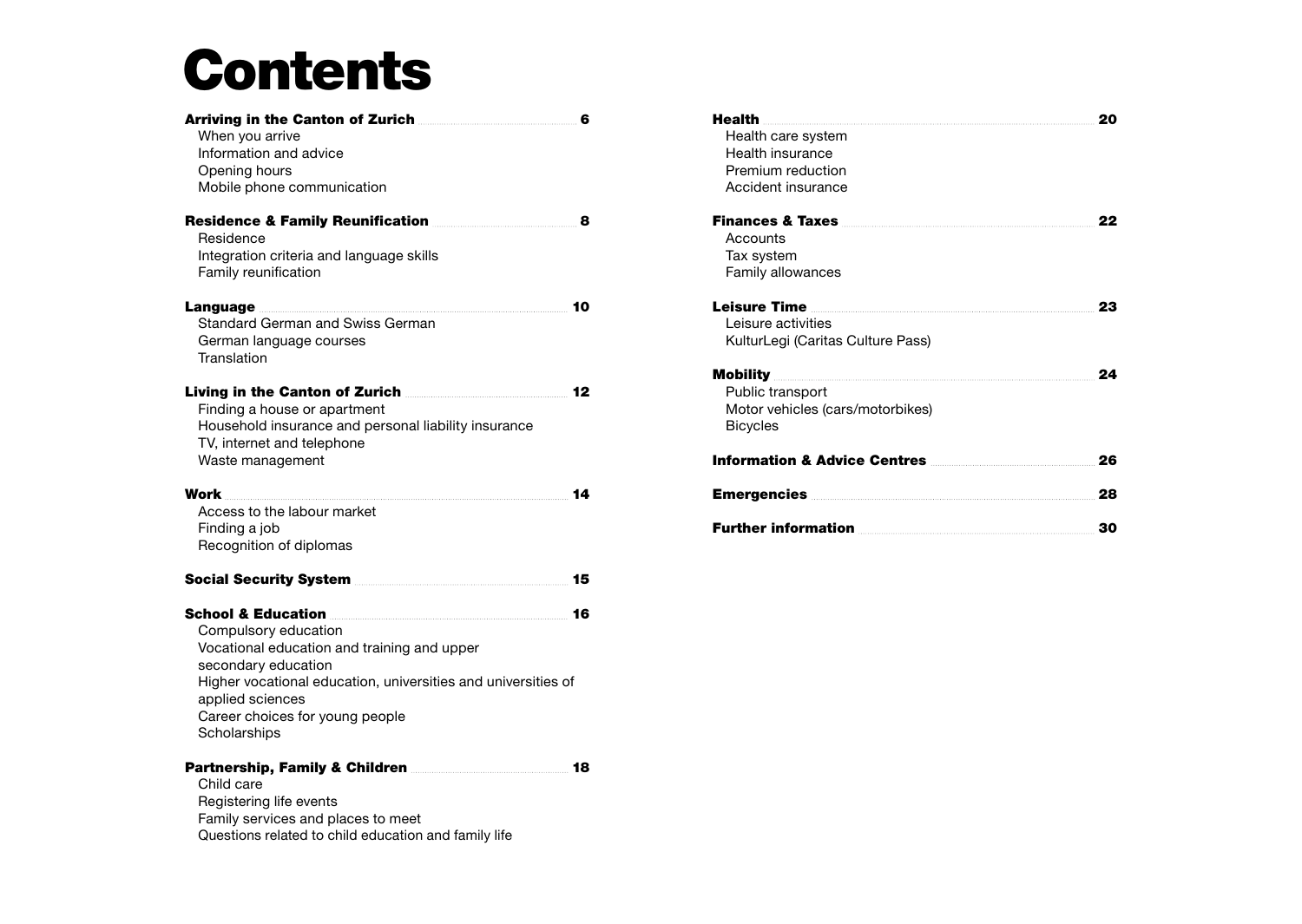## <span id="page-2-0"></span>Preface

#### Welcome to the Canton of Zurich

#### Dear Reader

«Grüezi» and welcome to the Canton of Zurich.

You have moved to an attractive canton, which, thanks to its good living and working conditions, international feel and active integration policy, creates a welcoming and pleasant environment.

People from around 190 nations live here and contribute to the diversity of Zurich's population. Many of them have found a second home in their new community.

From registering in your new place of residence to information on public services and leisure activities – we have put it all together for you in this welcome brochure. We hope that this information is helpful and will make moving into your new home easier.

Many local authorities have integration officers who organise welcome presentations or events for newcomers. They can advise you on language courses and integration services and will be happy to answer any questions you may have about everyday life in this area of Switzerland.

I hope you will enjoy living here and getting to know the Canton of Zurich.

Nina Gilgen Delegate for Integration, Canton of Zurich

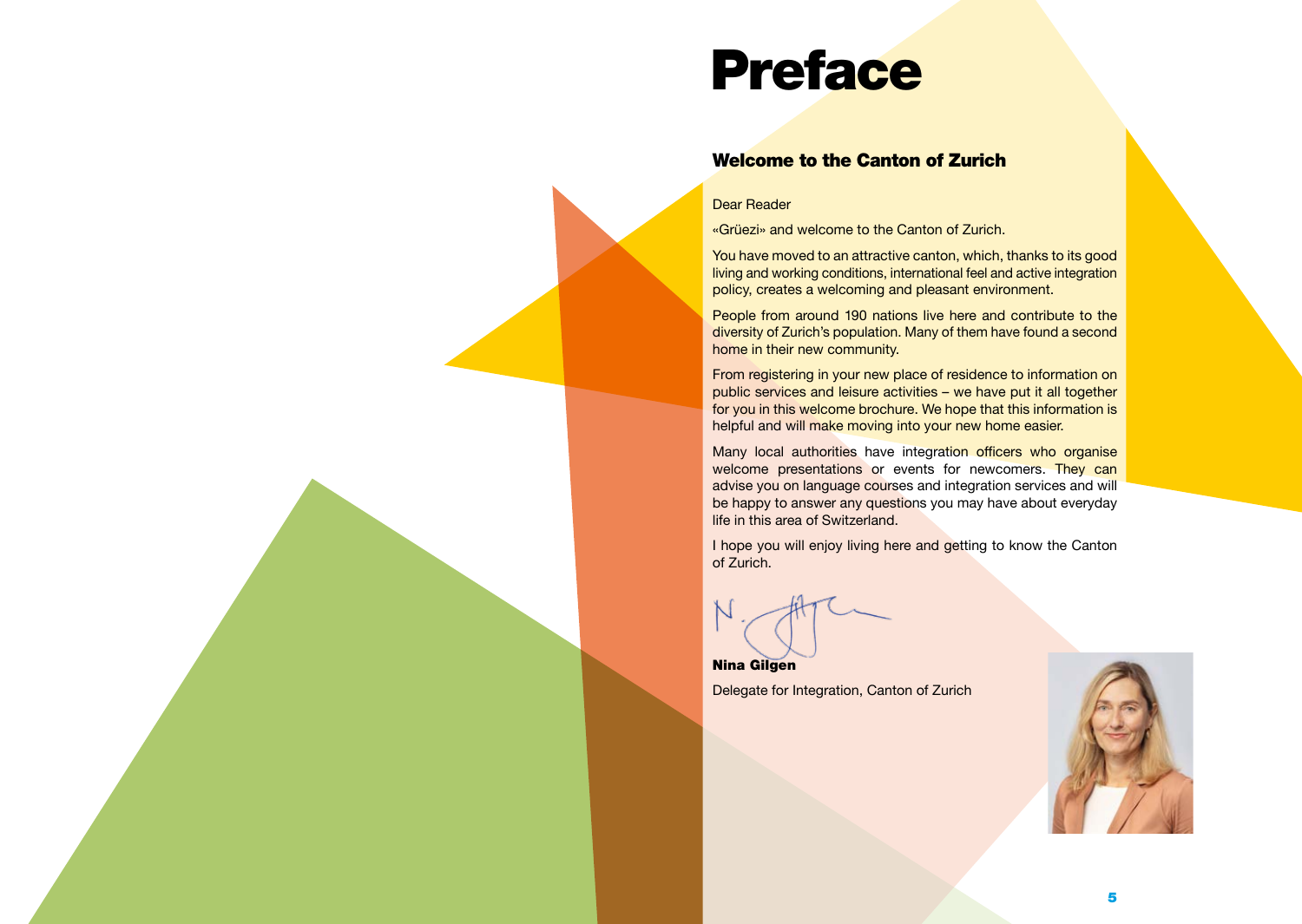# Arriving in the Canton of Zurich

#### When you arrive

Once you have arrived in the Canton of Zurich, you will have to organise your new life. You need to address the following issues within the first few days or weeks after your arrival:

- Registering at your new place of residence: If you move to a municipality in the Canton of Zurich, you must register there within 14 days of arriving at your new home. Within these 14 days, you must also apply for a residence permit («Aufenthaltsbewilligung») if you have not already done so. Various documents are required for registration. Your registration office («Einwohnermeldeamt») will tell you about all the necessary documents and the related registration fees.
- Buying compulsory health insurance: To register at your new place of residence, you must provide proof that you are insured with a health insurance company. If you cannot provide proof of health insurance («Krankenversicherung») at the time of registration, you must present a copy of your policy within three months.
- Enrolling your children at school: In Switzerland, all children between the ages of 4 and 15 are required to attend school. To enrol your children in kindergarten or school, please contact the local authority or the head of the local school in your place of residence.

## Information and advice

Municipalities in the Canton of Zurich often welcome their new residents at special events. You will be contacted if your new place of residence is organising such a social event for newcomers.

If you need further information or have any questions, please do not hesitate to contact your local authority. In many communities, special integration officers («Integrationsbeauftragte») will be happy to help new residents with problems or questions. There are also various information centres that specialise in particular issues. Some of these information centres offer services in various languages. On the final pages of this brochure, you will find a list of important contacts and information centres in the Canton of Zurich.

## Opening hours

Public offices are usually open Monday to Friday, from 8 a.m. – 12 noon and from 1.30 p.m. – 5 p.m. Please check the exact opening hours before you visit any office in person and note that some offices will ask you to make an appointment in advance. Appointments may be subject to waiting times.

The majority of shops are open from Monday to Saturday during the day and are closed on Sundays. On Sundays, most shops are closed. The Canton of Zurich also has several public holidays («gesetzliche Feiertage») when most shops are closed.

#### Mobile phone communication

In Switzerland, there are three major mobile communication providers, each with their own network: Salt, Sunrise and Swisscom. However, there are other mobile operators and costs vary greatly. It is always a good idea to compare services and costs before signing a contract.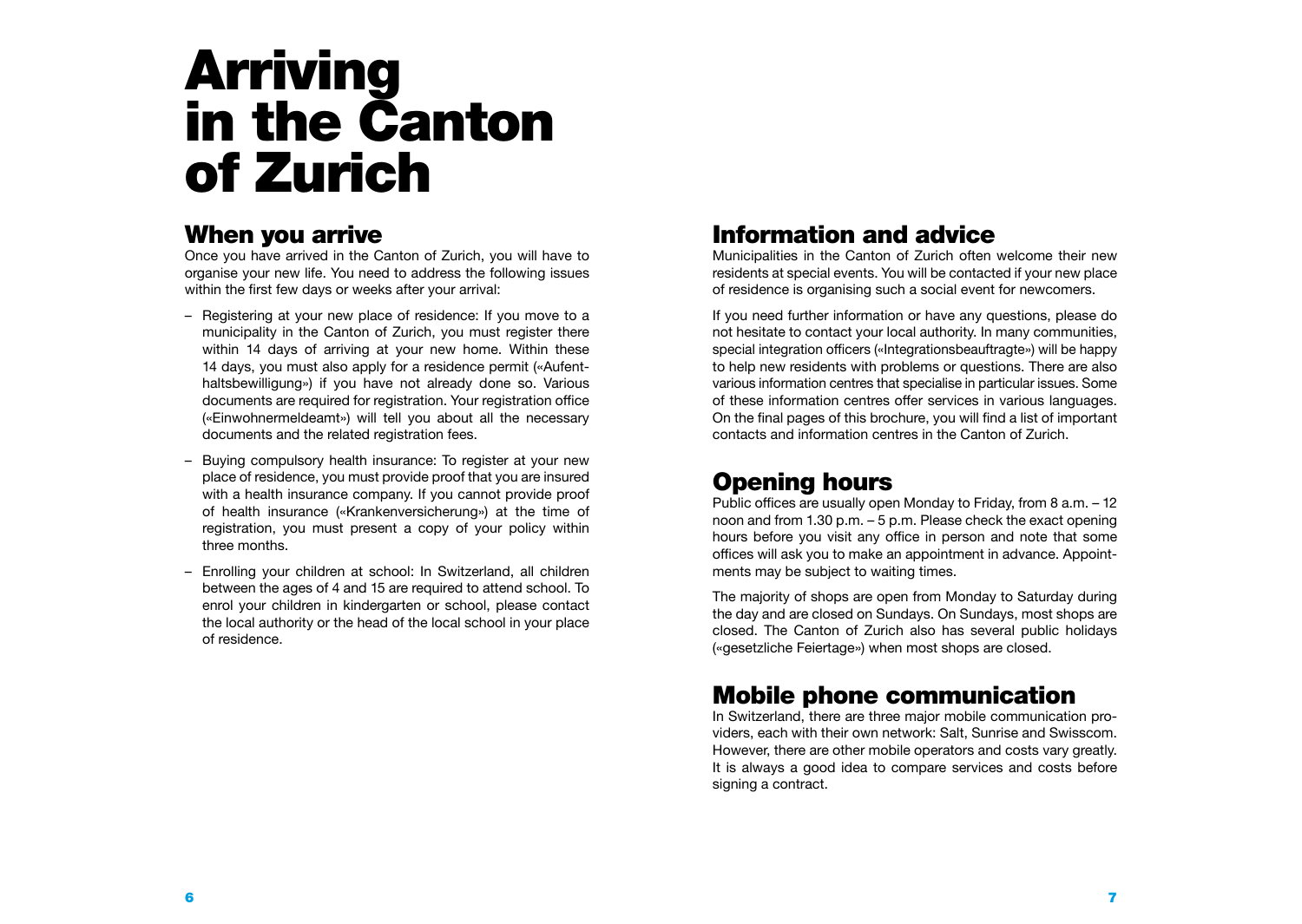# <span id="page-4-0"></span>Residence & Family **Reunification**

#### Residence

If you wish to work in Switzerland or live here for more than three months, you must apply for a residence permit («Aufenthaltsgenehmigung»). These are issued by the Canton of Zurich Migration Office («Migrationsamt»). Permits are divided into short-term residence permits (up to one year), residence permits (temporary) and settlement permits (permanent). Depending on your nationality and the reason for your stay, you must meet different requirements to get a permit. EU/EFTA nationals may register directly at their place of residence, but third-country nationals (non-EU/EFTA) must have a work permit. You may apply for a work permit to the Office for Economy and Labour («Amt für Wirtschaft und Arbeit»).

#### Integration criteria and language skills

Switzerland has compiled a set of integration criteria, which take the following factors into account: respect for public safety, law and order, respect for the values of the Federal Constitution, participation in working life or efforts to acquire an education. and sufficient language skills.

If you wish to apply for or extend your residence or settlement permit, you must be able to prove a certain level of ability in the German language. You can do this by submitting an officially recognised language certificate to the Canton of Zurich Migration Office. Please contact the Migration Office in plenty of time to discuss any further details or check the Migration Office website.

#### Family reunification

It is generally possible for family members of persons already living here to move to Switzerland. This is called family reunification («Familiennachzug»). The family members for which an application can be made depends on the nationality and residential status of the applicant. The Migration Office decides if the application is approved and provides information about the documents required and the exact procedure.

Family members of EU/EFTA nationals may, as a rule, join the person living in Switzerland irrespective of his/her type of permit. Non-EU/EFTA nationals (third-country nationals) who hold a permit as a foreign national may apply for family reunification to the Canton of Zurich Migration Office, provided all legal requirements are satisfied.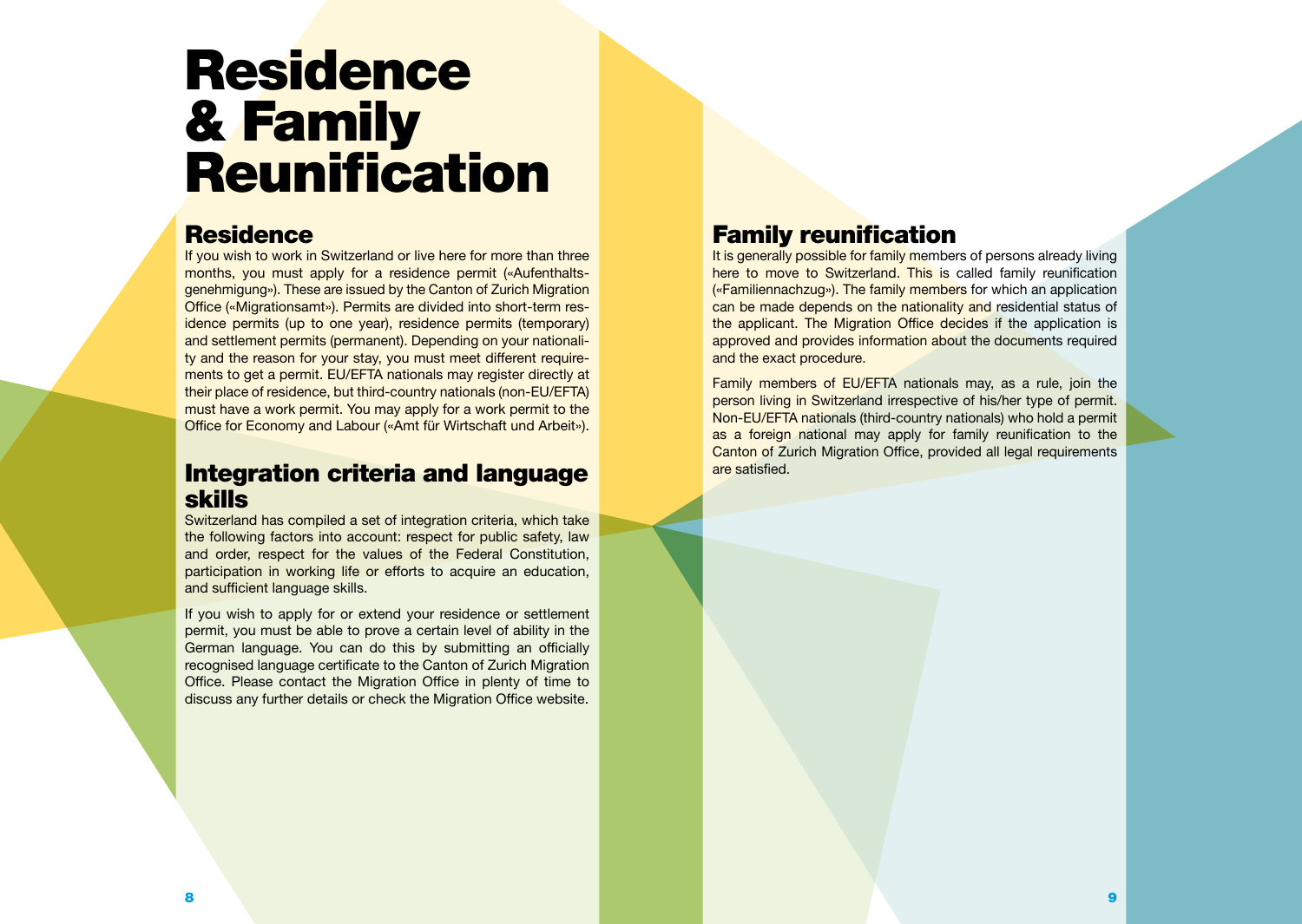<span id="page-5-0"></span>

#### Standard German and Swiss German

The official language of the Canton of Zurich is German. However, there is a noticeable difference between standard (or high) German and Swiss German (the local dialect). Standard German is used in written communication throughout the German-speaking part of Switzerland, while in everyday life, people usually speak Swiss German. But don't be afraid to use standard German in conversation and to ask the other person to reply in that language. In the Canton of Zurich, German language skills are not only important to communicate; understanding and speaking the local language is also a requirement if you wish to extend your residence permit or apply for a settlement permit.

#### German language courses

Depending on your level and your needs, you may choose from a wide range of German language courses – there are even classes offering childcare. Before you sign up for a German language course, you may want to find out more about the different types of courses and how much they cost. Some institutions offer inexpensive or even free courses.

We also recommend that you contact your local authority to find out about any state-subsidised language courses. With the Caritas Culture Pass – the KulturLegi – some German language courses are available at reduced prices. Caritas Zurich offers its Culture Pass to people living on a restricted income.

#### **Translation**

Besides conventional translation/interpretation services, there are also (intercultural) interpreters who can help you in person or by telephone to translate from and into various languages. They can assist with conversations regarding health, education, or social matters. Some information centres also offer their services in several languages.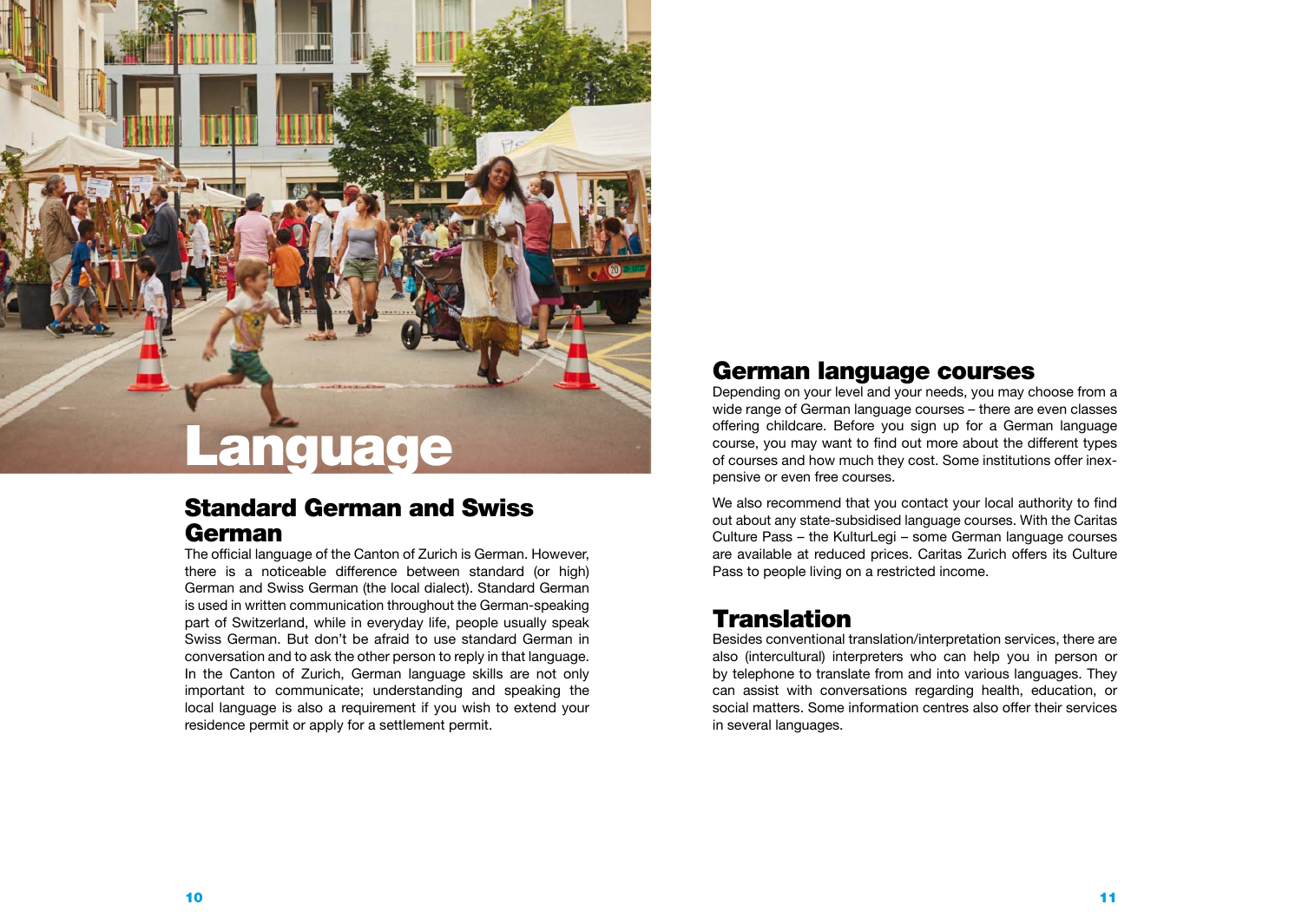# <span id="page-6-0"></span>Living in the Canton of Zurich

#### Finding a house or apartment

Available houses or apartments can usually be found online, in (local) newspapers or via housing agencies. In addition to the regular housing market, you will also find non-profit housing organisations offering affordable rents. Various organisations provide affordable housing to young people in training and to students. There are also special online platforms where rooms for rent are advertised.

If you are interested in renting an apartment, you will usually have to submit an application form and various documents such as a letter of application, a current extract from the debt enforcement register («Betreibungsregisterauszug»), references or salary statements. After moving in, you must register with your new local authority within 14 days.

#### Household insurance and personal liability insurance

Although it is not a legal requirement in Switzerland, we strongly recommend you have household insurance and personal liability insurance («Hausrat- und Haftpflichtversicherung») coverage. Household insurance will cover costs related to damage caused to your possessions due to fire, water, theft or glass breakage. Personal liability insurance will cover the costs related to damage to property or persons caused by the person insured.

## TV, internet and telephone

There are various service providers offering telephone, internet, and cable TV services. However, your choice may be limited depending on where you live and sometimes even on the services provided in a particular building. It is worthwhile comparing different internet providers as their services and prices can vary significantly.

If you have a device in your home that has access to electronic media (such as a smartphone, TV, computer, etc.), you must pay a fee («Radio- und Fernsehgebühren»). Serafe is the agency responsible for collecting the fees for this service.

#### Waste management

Waste is regularly collected from the residential areas. For household waste, you must use the official rubbish sacks or sacks with special rubbish collection stickers, which are available, for example, at your local supermarket. The type of sack or sticker required depends on your place of residence. There are special collection points or special collection schedules for certain types of waste (e.g. paper, batteries, glass, cardboard, organic waste, aluminium, metal, textiles, oil, etc.). At almost all food stores, you can deposit plastic bottles (PET bottles) and other plastic packaging free of charge. Special or hazardous waste (e.g. electrical goods, medicines, etc.) can usually be returned to where the original item was purchased.

Each commune or town has its own waste disposal schedule or waste collection calendar («Abfallkalender»), which you will receive when you register at your local authority. These schedules tell you where and when you can dispose of your waste.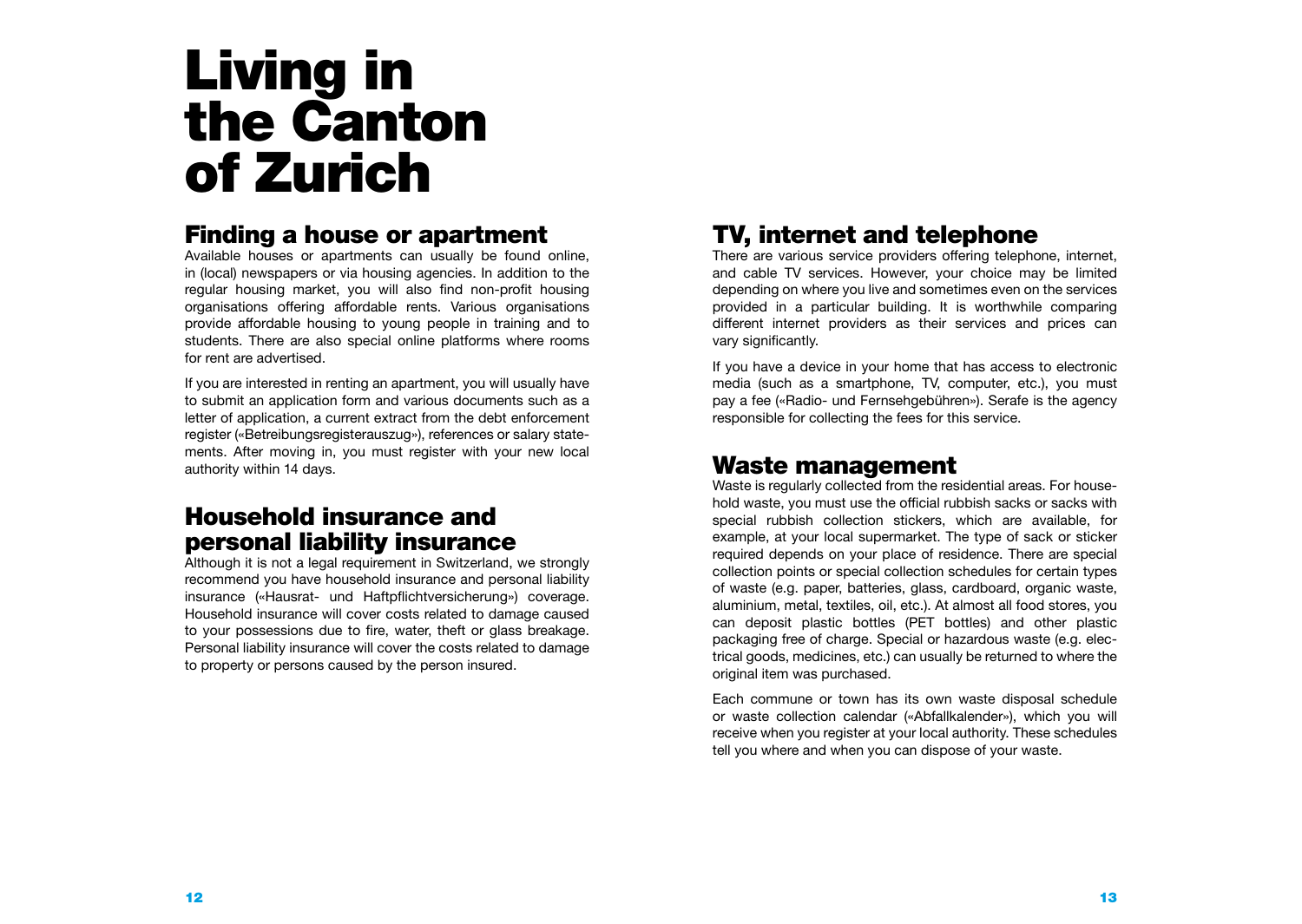# <span id="page-7-0"></span>**Work**

#### Access to the labour market

Before you may take up employment, your residential status must be clarified by the local authority of your place of residence. The requirements for your residence and your work permit depend on your nationality and the reason for your stay. This also applies to anyone who has recently arrived in Switzerland to reunite with their family («Familiennachzug») or because they are in a partnership with a resident.

The free movement of persons generally applies to all EU/EFTA nationals. However, access to the labour market may still be restricted depending on your nationality. For example, special transitional provisions still apply to Croatian nationals due to Croatia's recent accession to the EU. Non-EU/EFTA nationals (third-country nationals) may only start a job if they have a work permit. We recommend that you contact your local authority or the Zurich Office for Economy and Labour («Amt für Wirtschaft und Arbeit») as soon as you plan to look for work.

#### Finding a job

Job offers can be found online or in newspapers, and there are also private employment agencies. If you wish to apply for a job, you will have to submit various documents such as your CV, a motivation letter and, if available, copies of your degree certificates, diplomas and job references.

#### Recognition of diplomas

We recommend that you enquire about the recognition of your non-Swiss diplomas and certificates as soon as possible. Depending on the industry, the recognition procedures are complex and may require a long validation time. Not all non-Swiss diplomas and certificates are automatically recognised in Switzerland.

# Social Security **System**

Social insurance («Sozialversicherungen») helps protect the residents of Switzerland from risks and safeguards their economic well-being. This insurance cover is required by law and – with the exception of health insurance – is deducted directly from your salary. Employers, self-employed persons as well as people without employment are also obliged to pay contributions toward social insurance. Although it is not compulsory, we strongly recommend you have a household and a personal liability insurance cover («Hausrat- und Privathaftpflichtversicherung») as well.

The Swiss social security system is divided into five different insurance schemes:

- Old-Age and Survivor's Insurance (AHV) and Disability Insurance (IV)
- Health and Accident Insurance (KV/UV)
- Income Compensation Allowances in cases of military service, maternity or paternity (EO/MSV/VSE)
- Unemployment Insurance (ALV)
- Family Allowances (FZ)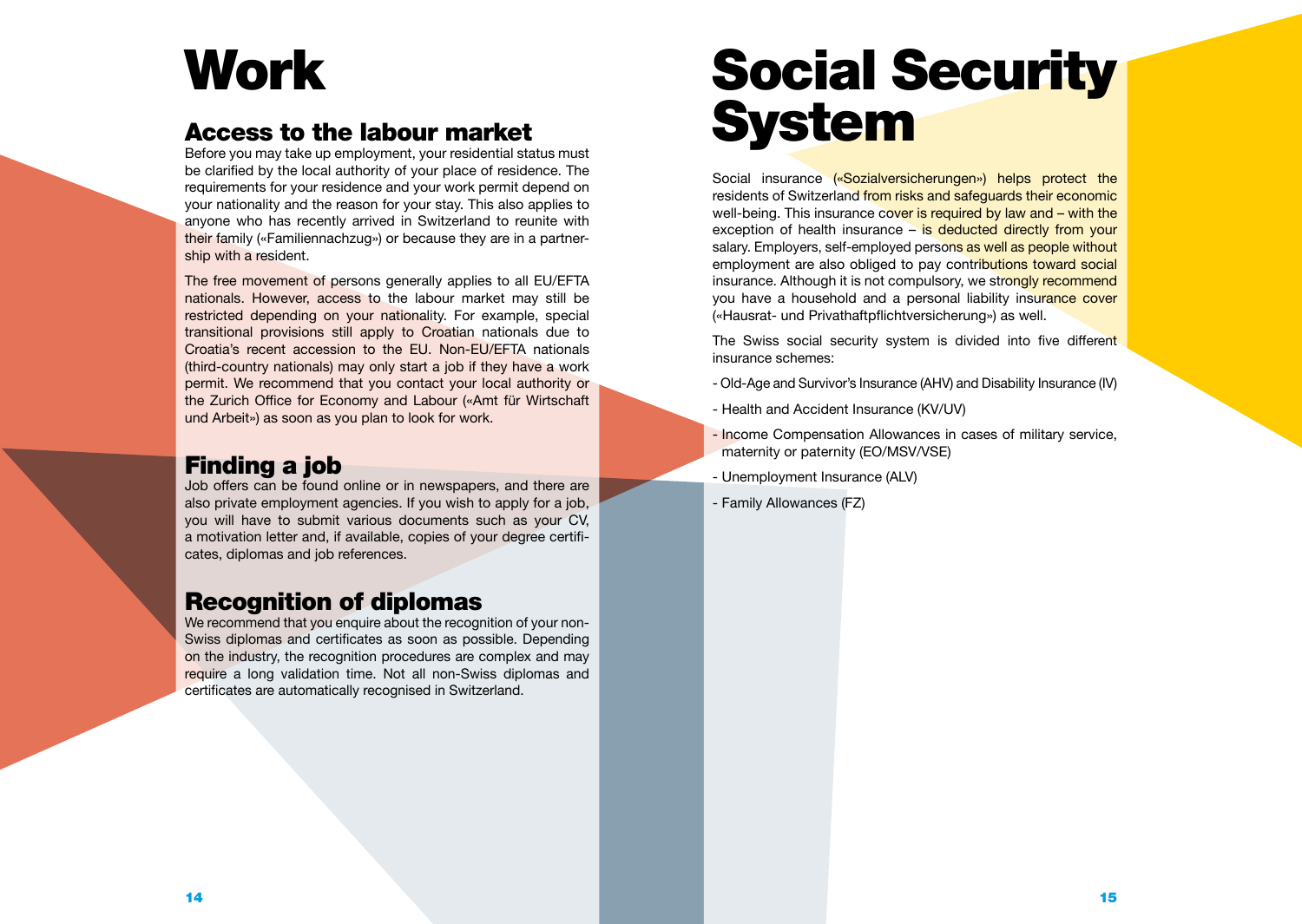# <span id="page-8-0"></span>School & Education

In general, Switzerland distinguishes between three educational levels that build on each other: (1) compulsory education, (2) vocational education and training or upper secondary education («Mittelschule») and (3) higher vocational education, university of applied sciences or university.

#### Compulsory education

In the Canton of Zurich, all children go to school for at least eleven years. The schools are mixed-gender, multi-ethnic and denominationally neutral. Children attend kindergarten from the age of four (for 2 years), followed by primary school (for 6 years) and lower secondary school («Sekundarstufe I») (for 3 years). Compulsory state schooling is free of charge. Parents are free to choose a private (fee-paying) school for their children at their own expense.

To register your child for school or kindergarten, you can either contact your local authority or the school directly. If you have any questions about the Swiss educational system, the Career and Academic Studies Counselling Service («biz/Berufsinformationszentrum») can assist you.

#### Vocational education and training and upper secondary education

Vocational education and training (VET) schools prepare young people for a specific occupation in a two- to four-year apprenticeship, which is a combination of learning the practical skills in a company and attending classes at college.

Upper secondary schools («Mittelschulen») prepare young people for academic studies at a university or university of applied sciences. Some of these schools offer a Baccalaureate («gymnasiale Maturität»), and others a Specialised Baccalaureate («Fachmaturität») or a Vocational Baccalaureate («Berufsmaturität»).

#### Higher vocational education, universities and universities of applied sciences

Higher vocational education allows professionals to specialise and expand their skills and normally follows a vocational education and training (VET) school (apprenticeship). A Baccalaureate is not required.

In Switzerland, a distinction is made between universities (the Swiss Federal Institutes of Technology (ETH) included) and universities of applied sciences («Fachhochschulen»). Universities of applied sciences teach practice-oriented skills while universities teach theory-oriented skills. A Baccalaureate is required for admission. For university admission in Switzerland with a foreign Baccalaureate diploma, please contact the university directly. The respective university will inform you about admission terms and recognition of foreign diplomas.

## Career choices for young people

Career counsellors assist young people in choosing a career or degree programme. The Career and Academic Studies Counselling Service («biz/Berufsinformationszentrum») provides individual advice and information.

## **Scholarships**

Scholarships and student loans help support students on a low income. Cantonal education grants («Ausbildungsbeiträge») can be applied for by submitting a request. A number of requirements must be met in order to be entitled to cantonal education grants.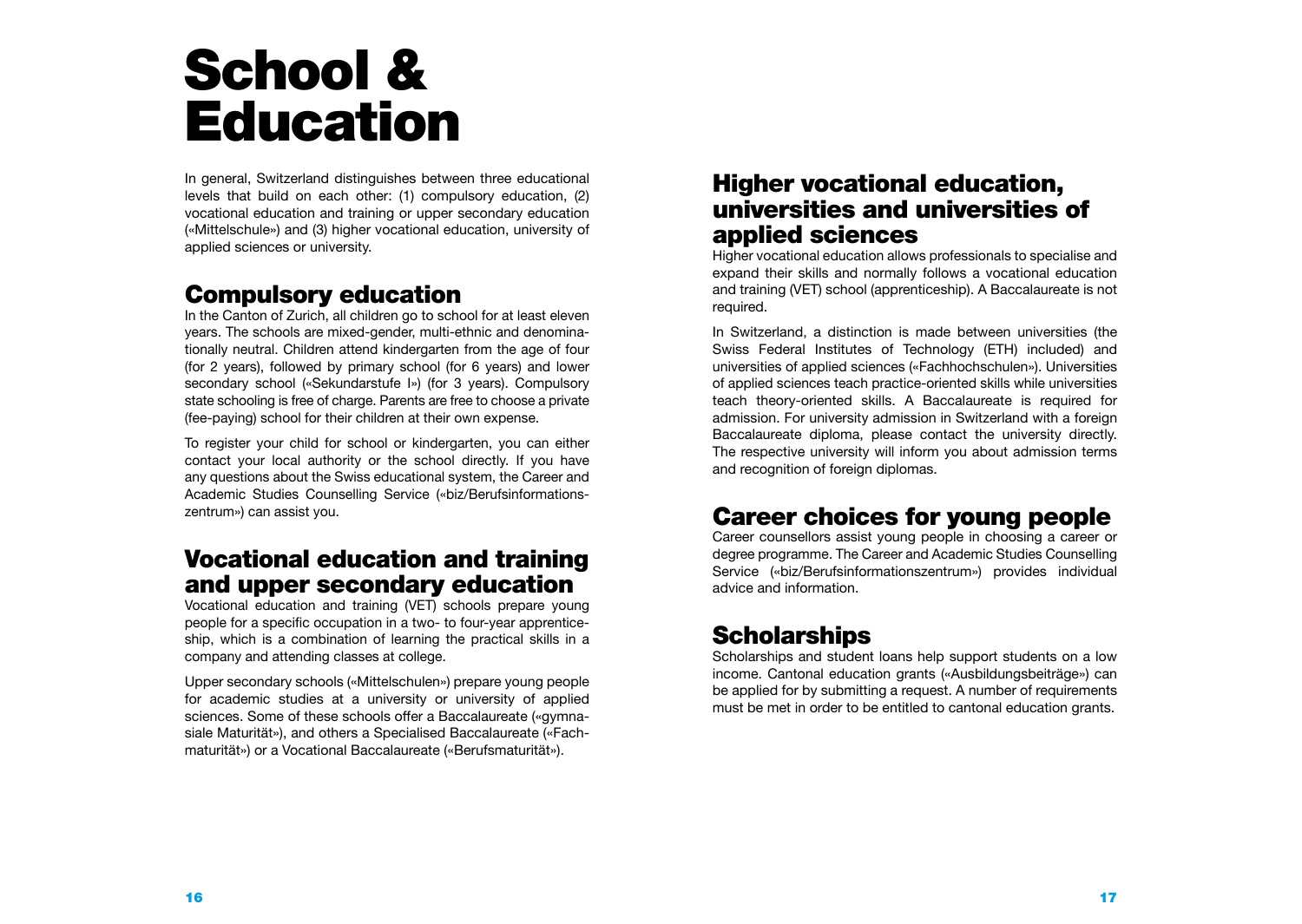# <span id="page-9-0"></span>Partnership, Family & Children

#### Child care

The Canton of Zurich offers a wide range of childcare options away from the family home. Day nurseries, day-care families or playgroups look after babies and toddlers by the hour or by the day. After-school care centres look after children during kindergarten and school holidays. Schools often provide childcare outside school hours. You will have to pay for many of these services and the demand for day nursery places is high. It is therefore worthwhile to enquire about your options and to register as soon as possible.

## Registering life events

At any stage of life, there are family or private events that must be registered and certified by the local civil registry office. This includes births and the acknowledgment of paternity as well as marriages and legal partnerships. The local funeral office will provide the necessary services related to the burial or cremation of a person who has died.

#### Family services and places to meet

If you wish to meet with other parents or participate in activities with your children, you will find various offers for mothers and fathers in most municipalities in the Canton of Zurich. There are playgroups for babies and toddlers all over the Canton of Zurich. A wide range of events are organised by family, neighbourhood and community centres as well as by public libraries. Please check the respective websites to find out about current events.

#### Questions related to child education and family life

If you have any questions about raising your children or about everyday family life, do not hesitate to contact an advice centre. You will find family counselling centres in every region of the Canton of Zurich. These centres assist parents with matters related to the care and development of children of up to 5 years old. Regional Child and Youth Support Centres («Kinder- und Jugendhilfezentren») offer counselling services to parents with babies and children up to 18 years of age with regard to parenting questions. These services are free-of-charge and confidential.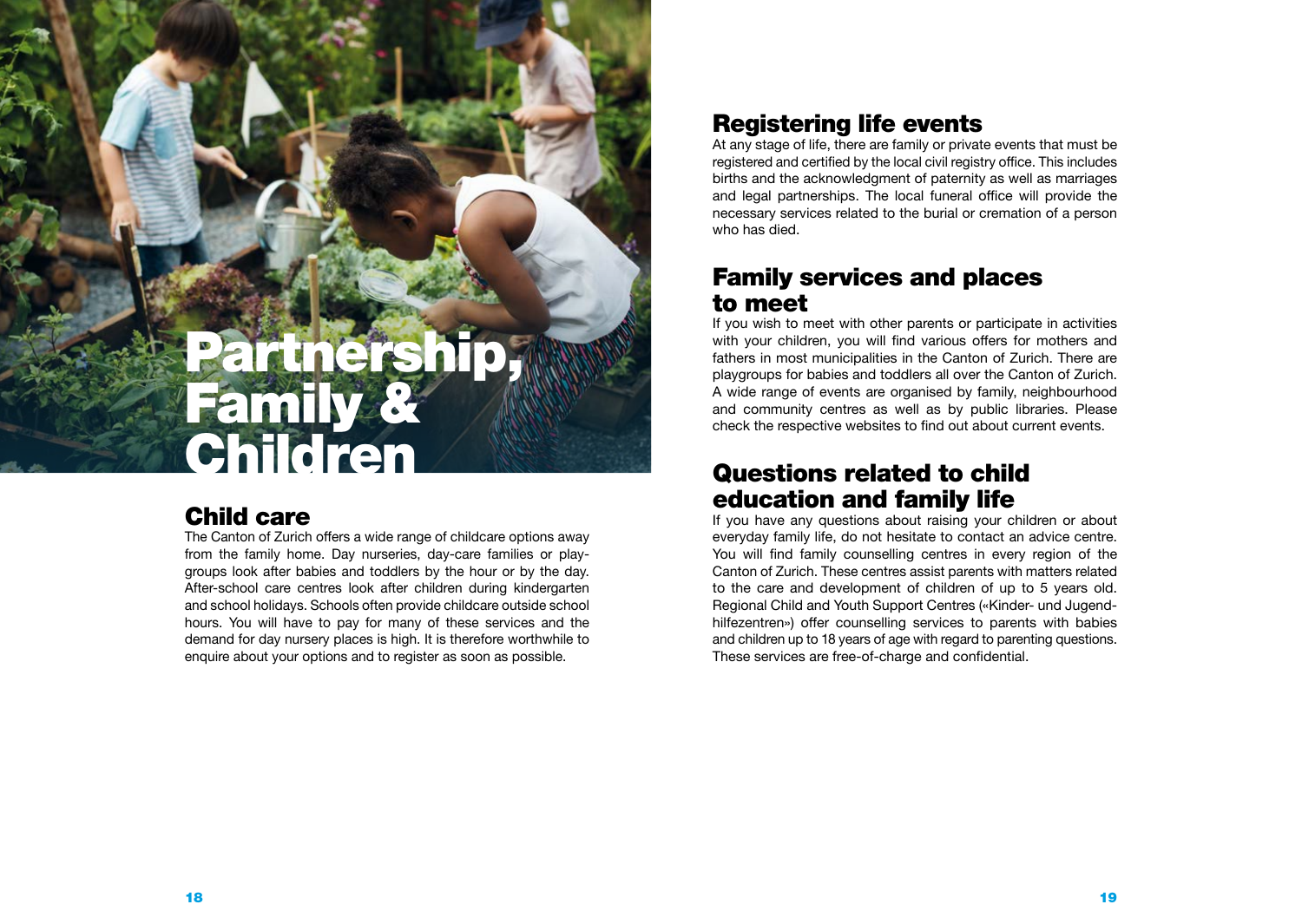# <span id="page-10-0"></span>Health

#### Health care system

The Swiss health care system is primarily based on a network of general doctors. Even in urgent cases, general doctors are important contact points and will refer you to a specialist if necessary. Most doctors' practices have medical staff who can speak more than one language. Pharmacies often have multilingual staff and offer information on basic medical care. For serious or life-threatening emergencies, it is strongly recommended that you go directly to a hospital. There are specialised paediatricians («Kinderärzte») for the medical care of children.

#### Health insurance

All residents of Switzerland must have basic health insurance («Krankenversicherung»). If you move to Switzerland from abroad, you must buy a health insurance policy within three months of arrival. Numerous private insurance companies offer basic compulsory insurance schemes («Grundversicherung»). It is worth comparing the services and premiums, as they may vary significantly depending on the health insurance company and the insurance scheme chosen. As the benefits of basic compulsory insurance are stipulated by law, they are the same irrespective of the insurance company.

In addition to basic compulsory insurance, you may also upgrade your policy to include supplementary insurance («Zusatzversicherungen») offering services and benefits that are not, or only partly, covered by basic insurance.

## Premium reduction

Persons with a low income may apply to the Canton of Zurich Social Insurance Agency («Sozialversicherungsanstalt/SVA») for a reduction of the basic compulsory insurance premium. The Social Insurance Agency provides further information and processes applications for premium reduction («Prämienverbilligung»).

#### Accident insurance

If you are employed, you are insured by your employer against accidents occurring during work and leisure time if you work more than 8 hours per week. If you work less than 8 hours per week, you are not insured against accidents occurring during your leisure time and must, therefore, take out your own accident insurance («Unfallversicherung»). As part of their compulsory health insurance, self-employed persons as well as people without employment are also required by law to be covered for accidents.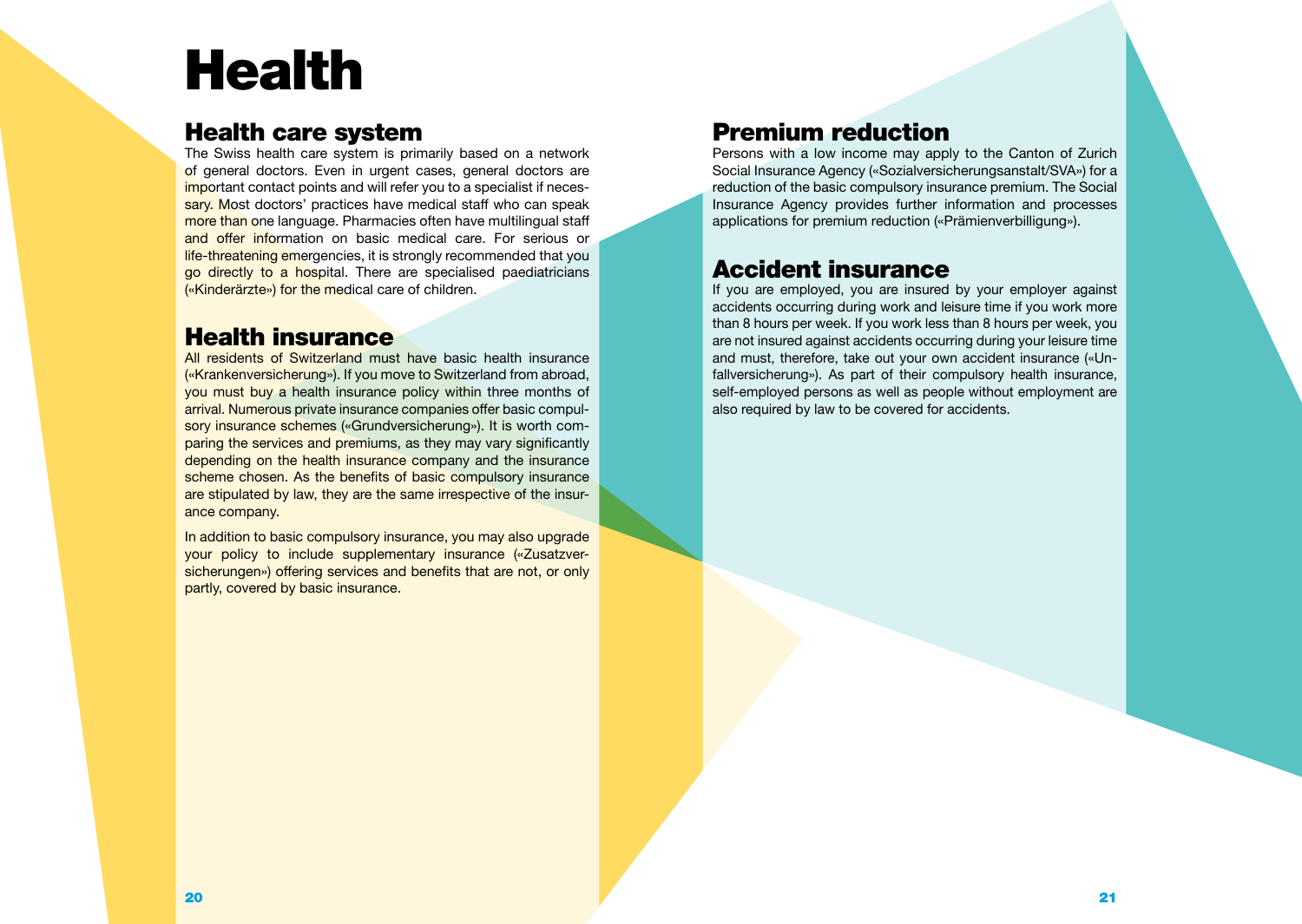# <span id="page-11-0"></span>Finances & Taxes

#### **Accounts**

Banks, as well as the Swiss Post offer various types of accounts. As a rule, you must be a resident of Switzerland to open an account and provide proof of your identity. Opening an account is usually free of charge, however, various fees will then apply. Since fees, interest rates and services may vary significantly, we recommend that you compare products and services before opening an account.

## Tax system

The Swiss tax system is divided into the direct national tax, cantonal and community taxes. Every person domiciled, living and/or working in Switzerland must pay tax here. You are required by law to declare all your earnings (e.g. your salary) as well as your total assets in your tax declaration («Steuererklärung»). As a rule, your tax liability starts once you rent an apartment in Switzerland.

Your taxes will be deducted directly from your salary on a pay-asyou-earn basis («Quellensteuer») if you are a foreign national, you do not yet have a permanent residence permit and you are not married to or in a registered partnership with a Swiss citizen or a permanent residence permit holder.

## Family allowances

Family allowances (child and/or education allowances) help compensate parents for the cost of raising and educating their children. Employees must apply via their employer. Self-employed persons or persons without a paid employment should contact the Canton of Zurich Family Compensation Office («Familienausgleichkasse»). Depending on your situation, you may also be entitled to child allowances if your children live outside Switzerland.



## Leisure activities

Family, neighbourhood and community centres as well as public libraries offer a wide range of leisure activities. Many of these are organised by associations («Vereine»). There are associations for all interests such as sports, culture, politics, or environmental protection. There are also many immigrant and religious associations operating in the Canton of Zurich. Because the different municipalities in the Canton of Zurich organise their own events, we recommend that you ask your local authority or check online to see what is happening in your area.

## KulturLegi (Caritas Culture Pass)

With the KulturLegi, people on a tight budget can get discounts for sports, cultural and educational events. You may apply for the KulturLegi directly with Caritas Zürich.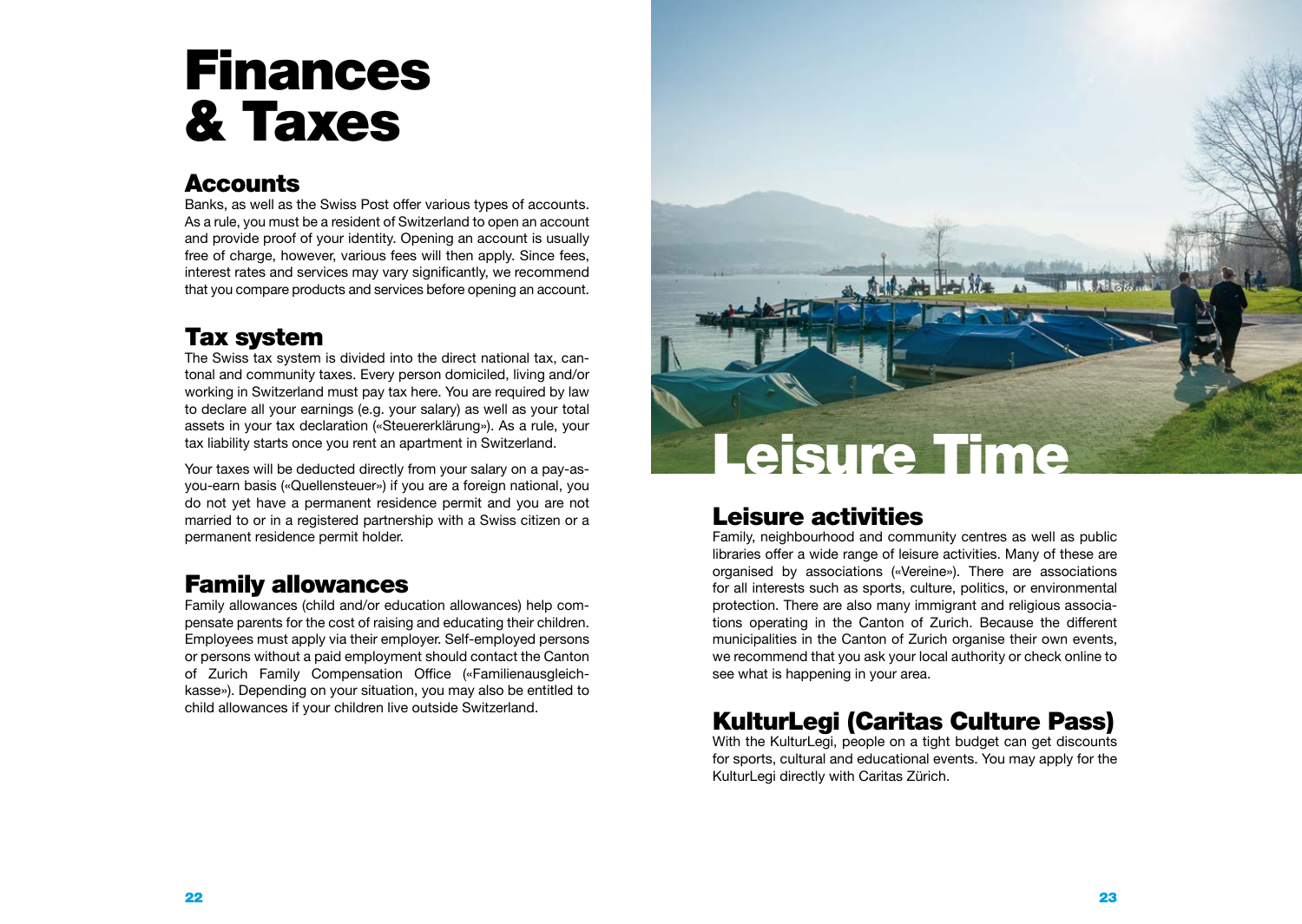# <span id="page-12-0"></span>**Mobility**

#### Public transport

Almost everywhere in the Canton of Zurich can be reached by train or bus. The city of Zurich also has an extensive tram network. If you use public transport on a regular basis, we recommend that you enquire about travelcards, multi-journey tickets or discounted tickets («Sparbillete»). Many municipalities also offer day passes at reduced prices. Please check the Zurich Transport Network (ZVV) or the Swiss Federal Railways (SBB) websites for more information on tickets, discounts and travelcards.

## Motor vehicles (cars/motorbikes)

If you have a non-Swiss driving licence, you have 12 months to convert it into a Swiss driving licence. Please submit your application to the Canton of Zurich Road Traffic Office («Strassenverkehrsamt»).

If you import your car or motorbike into Switzerland and wish to register it here, you must declare your vehicle at customs on arrival. Once you have completed the necessary formalities at customs control, you must contact the Road Traffic Office to apply for registration («Zulassung») for your car or motorbike. Please note that you may only drive your motor vehicle in Switzerland if you have motor vehicle insurance («Auto-/Motorradversicherung»).

The use of roads in Switzerland is free of charge, except for motorways. To use the motorway, you are required by law to purchase an annual motorway tax sticker («Vignette»). You can purchase these at border control posts, petrol stations, post offices, or from the Canton of Zurich Road Traffic Office («Strassenverkehrsamt»).

#### **Bicycles**

No permit or test is required to ride a bicycle in Switzerland. It is not a legal requirement to wear a protective helmet, but we recommend that you do. We also recommend that you take out personal liability insurance («Privathaftpflichtversicherung») as you will be personally liable if you cause damage to people or objects.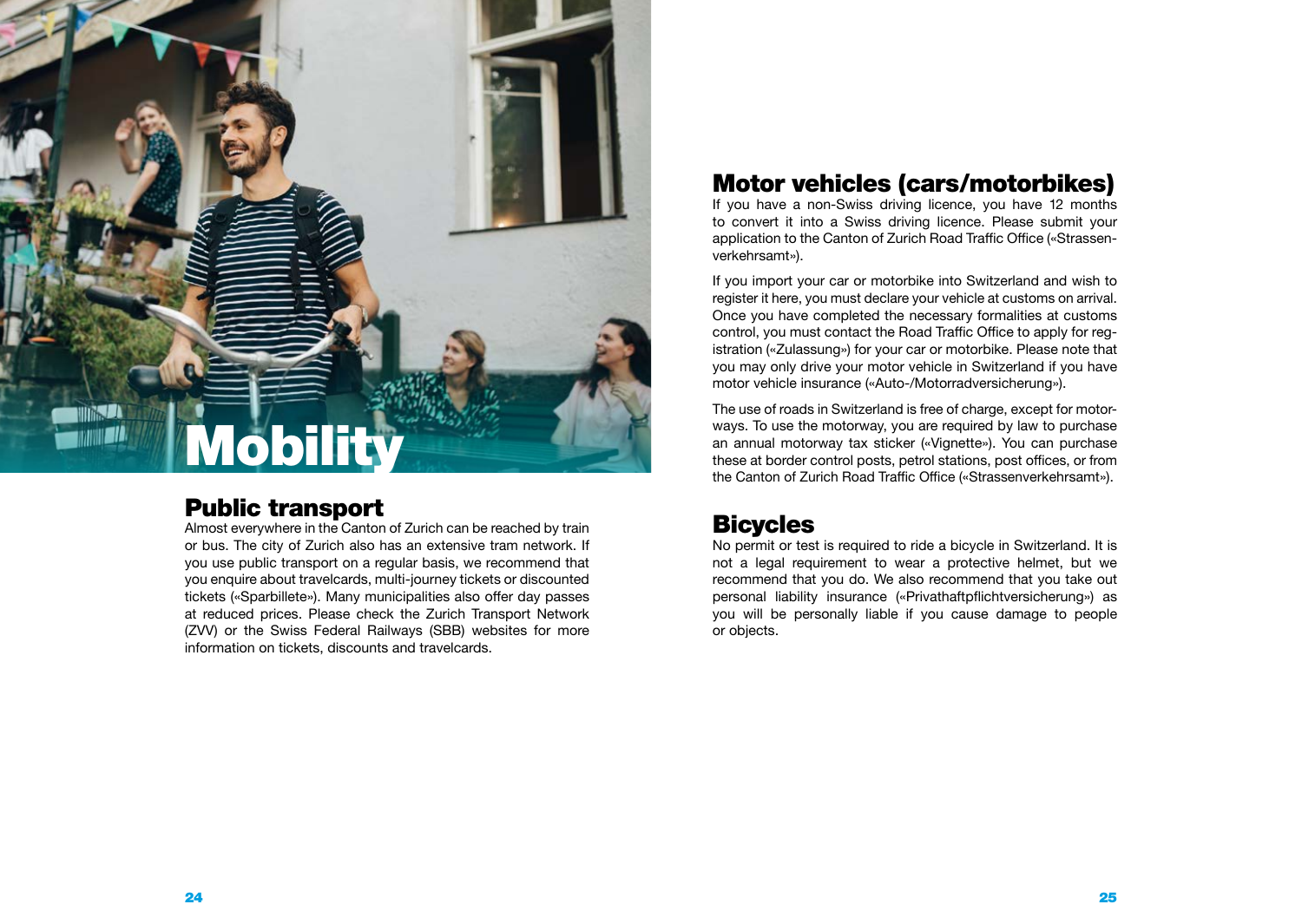## <span id="page-13-0"></span>Information & Advice Centres

Here is a list of important migration-related information and advice centres for foreign nationals in the Canton of Zurich, with contact details, as well as details on the issues they cover and the languages in which they offer advice.

#### [Infodona – Advice Centre for Migrants](https://www.stadt-zuerich.ch/sd/de/index/unterstuetzung/beratung/infodona.html)

Langstrasse 21 8004 Zurich Phone +41 44 412 84 00

Infodona offers advisory services free of charge concerning the following topics: living in Zurich, marriage and family life, legal issues, finances, work, and health. The Advice Centre for Migrants domiciled in the City of Zurich provides information in the following 16 languages: Albanian, Arabic, Croatian, English, French, German, Italian, Kurdish (Sorani), Portuguese, Russian, Serbian, Spanish, Slovak, Tamil, Turkish and Turkmen (Iraq).

#### Information for Migra[n](https://stadt.winterthur.ch/gemeinde/verwaltung/kulturelles-und-dienste/stadtentwicklung/fachstelle-integrationsfoerderung/copy_of_information-und-beratung)ts in Winterthur and the Surrounding Area

Fachstelle Integrationsförderung Pionierstrasse 11 8403 Winterthur Phone +41 52 267 36 91

Talk to native speakers of your language and get information on topics related to migration and integration. The advisory services are free of charge for residents of Winterthur and the surrounding area and are offered in the following languages: Albanian, Amharic, Arabic, Bosnian, Bulgarian, Croatian, English, Italian, Kurdish, Macedonian, Portuguese, Serbian, Spanish, Tigrinya, and Turkish.

#### [Welcome Desk – City of Zurich Integration](https://www.stadt-zuerich.ch/prd/de/index/stadtentwicklung/integrationsfoerderung.html)  **[Office](https://www.stadt-zuerich.ch/prd/de/index/stadtentwicklung/integrationsfoerderung.html)**

Stadthaus (4th floor, Room 401a) Stadthausquai 17 8001 Zurich Phone +41 44 412 37 37

The City of Zurich Integration Office provides advisory services free of charge on topics related to migration and integration in the following languages: English, French, German, Greek, Italian, Portuguese, and Spanish. This service is offered to residents of the city of Zurich.

#### [MIRSAH – Advice Centre for Migration and](https://www.sah-zh.ch/angebote/mirsah.html)  [Integration Law](https://www.sah-zh.ch/angebote/mirsah.html)

Wilhelmstrasse 10 8005 Zurich Phone +41 44 291 00 15

This counselling centre provides legal advice related to migration and integration issues (e.g. right of residence, family reunification, work permits, visas, naturalization, etc.). Specially trained lawyers offer professional and inexpensive legal advice about issues related to immigration. Legal advice is offered in the following languages: English, French, German, Kurdish, Spanish, and Turkish.

#### [ZüRAS – Zurich Drop-In Centre for Issues](https://zueras.ch/)  [Related to Racism](https://zueras.ch/)

Albisriederstrasse 164 8003 Zürich Phone +41 44 415 62 26

The Zurich Drop-In Centre for Issues Related to Racism, ZüRAS, offers support to individuals experiencing discrimination or racism at work, in their neighbourhood or in their free time because of their origin, skin colour or religion. Its services are free of charge for people living in the Canton of Zurich and are offered in the following nine languages: English, French, German, Italian, Hungarian, Persian, Portuguese, Romanian, Spanish and Swedish (and other languages if necessary).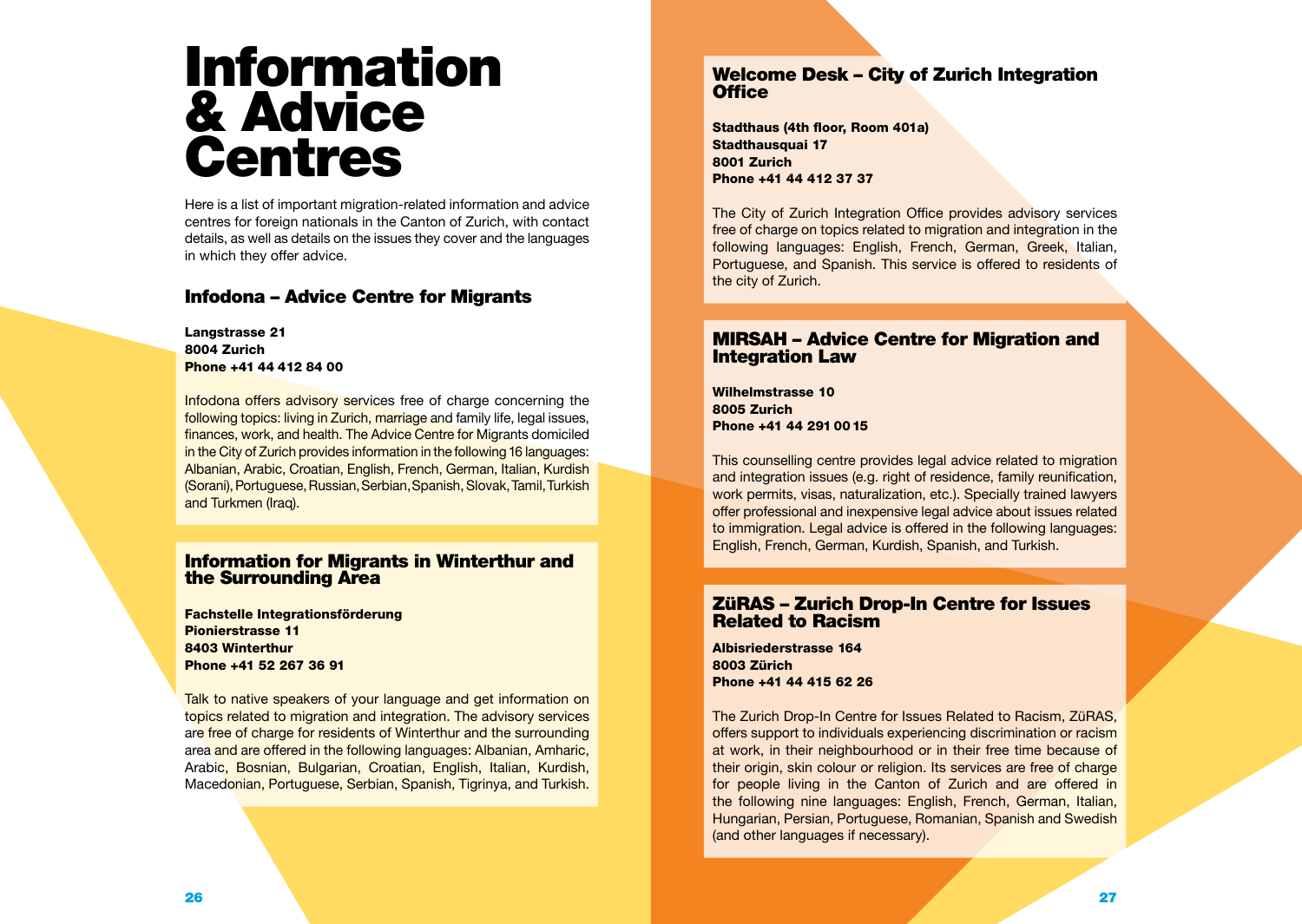# <span id="page-14-0"></span>Emergencies

## General emergency number 112

Police 117

Fire service 118

Ambulance 144

Counselling helpline (Helping Hand) (CHF 0.20 to 0.70 per call)

143

Toxicological information centre: Tox Info (in case of suspected poisoning) 145

or +41 44 251 51 51

Helpline for children and young people (Pro Juventute) 147

Medical helpline «Ärztefon» 0800 33 66 55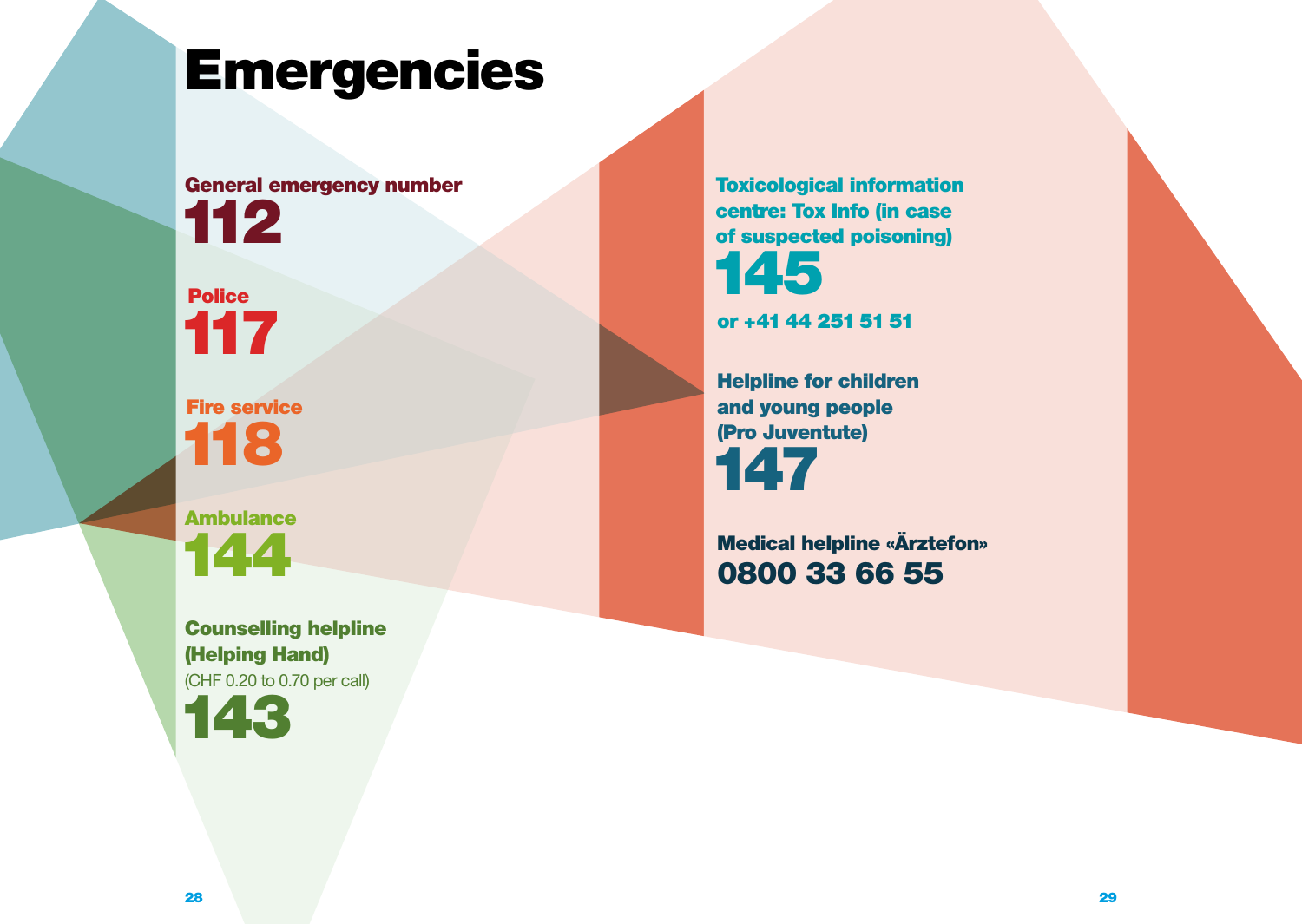# <span id="page-15-0"></span>Further information

For further details please visit our website at

#### www.zh.ch/welcome



Scan the QR code to access the links to further services.

#### Published by

Fachstelle Integration Kanton Zürich Neumühlequai 10, Postfach 8090 Zürich [www.integration.zh.ch](https://www.zh.ch/de/direktion-der-justiz-und-des-innern/fachstelle-integration.html)

#### Authors

Seline Egger Zaida Haener

Translation/Editing Danielle Friedli Meret Gregoris John Christian Danielle Adams

Design and Layout Weissgrund AG

#### Images

KEYSTONE/Roger Szilagyi (title picture) Luxwerk/Dean Jaggi (p.4) Lucas Ziegler (p.10) freepik/rawpixel.com (p.18) KEYSTONE/Melanie Duchene (p. 23) Getty Images/Maskot (p. 24)

Date of publication

November 2020

#### Copyright

© Fachstelle Integration Kanton Zürich/2020, all rights reserved